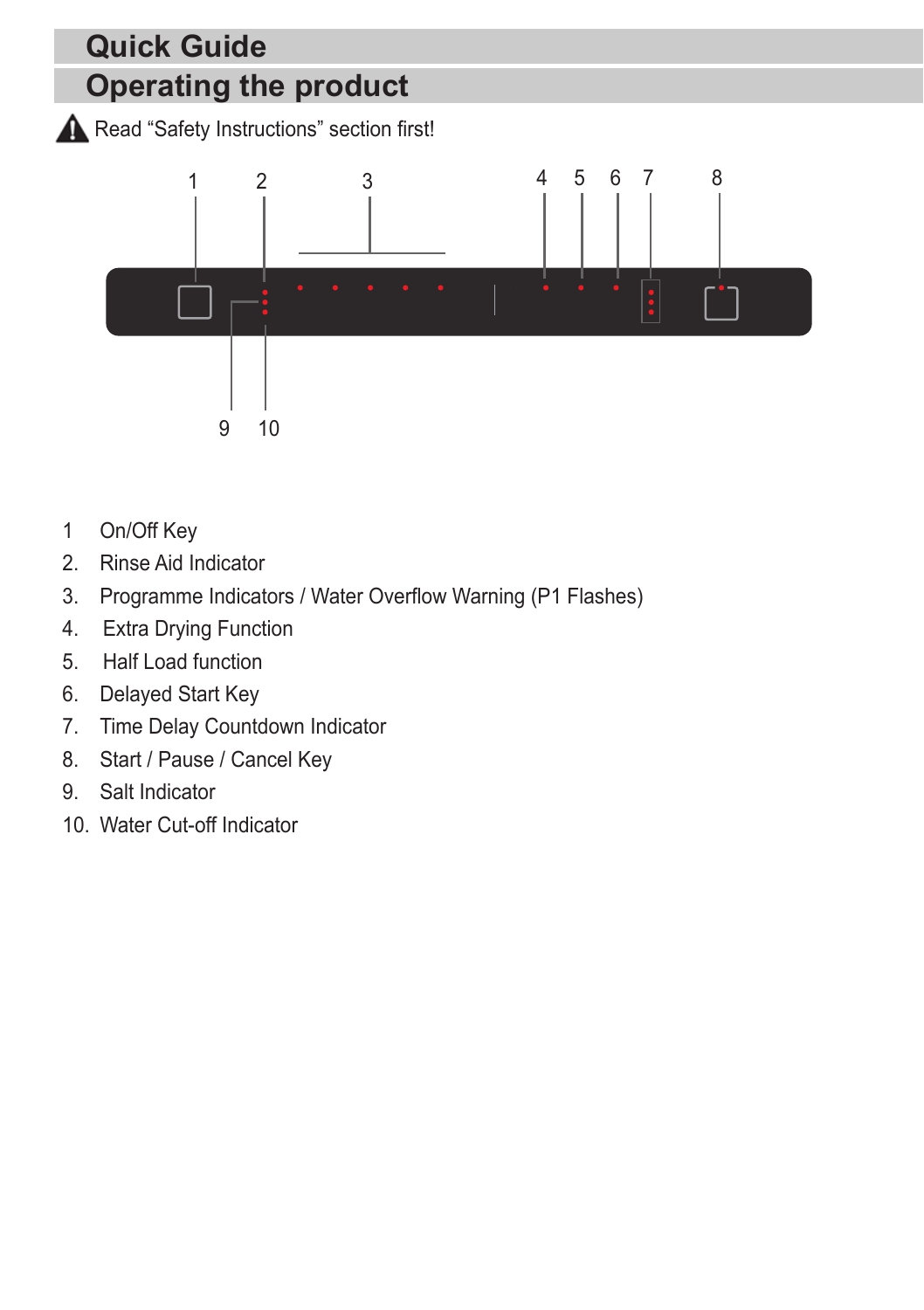|                                                                                                                                                                                      |                                                          | <b>Programme Data and Average Consumption Values Table</b>                                                                                                                                                                                         |                                                              |                                                                                    |                                                                                    |
|--------------------------------------------------------------------------------------------------------------------------------------------------------------------------------------|----------------------------------------------------------|----------------------------------------------------------------------------------------------------------------------------------------------------------------------------------------------------------------------------------------------------|--------------------------------------------------------------|------------------------------------------------------------------------------------|------------------------------------------------------------------------------------|
| Programme number                                                                                                                                                                     | ۳                                                        | $\sim$                                                                                                                                                                                                                                             | S                                                            | 4                                                                                  | မာ                                                                                 |
| Programme name                                                                                                                                                                       | Intensive                                                | Eco ***                                                                                                                                                                                                                                            | Clean&Shine                                                  | Quick&Shine                                                                        | Mini                                                                               |
| <b>Cleaning temperature</b>                                                                                                                                                          | <b>2°07</b>                                              | 50 °C                                                                                                                                                                                                                                              | 65°C                                                         | <b>90 °C</b>                                                                       | 35 °C                                                                              |
| Degree of Soiling                                                                                                                                                                    | Suitable for heavily<br>soiled dishes, pots<br>and pans. | compliance with EU's<br>eco-design directive.<br>combined power and<br>Suitable for washing<br>program in terms of<br>water consumption.<br>amount of soil. It is<br>dishes with normal<br>the most efficient<br>This is used for<br>assessing the | normally soiled<br>programme for<br>Daily washing<br>dishes. | dishes in the fastest<br>normally soiled<br>programme for<br>Daily washing<br>way. | soiled daily dishes<br>that are scraped or<br>Suitable for lightly<br>pre-cleaned. |
|                                                                                                                                                                                      | High                                                     | Medium                                                                                                                                                                                                                                             | Medium                                                       | Medium                                                                             | Low                                                                                |
| Prewash                                                                                                                                                                              | $\ddot{}$                                                | $\ddot{}$                                                                                                                                                                                                                                          | $\ddot{}$                                                    |                                                                                    |                                                                                    |
| Wash                                                                                                                                                                                 | $\ddot{}$                                                | $\ddot{}$                                                                                                                                                                                                                                          | $\ddot{}$                                                    | $\ddot{}$                                                                          | $\ddot{}$                                                                          |
| Dry                                                                                                                                                                                  | $\ddot{}$                                                | $\ddot{}$                                                                                                                                                                                                                                          | $\ddot{}$                                                    | $\ddot{}$                                                                          |                                                                                    |
| Duration (min)                                                                                                                                                                       | 115                                                      | 210                                                                                                                                                                                                                                                | 120                                                          | 58                                                                                 | 30                                                                                 |
| Water (I)                                                                                                                                                                            | 14.8                                                     | 11.9                                                                                                                                                                                                                                               | $\frac{6}{5}$                                                | 10.6                                                                               | 10.4                                                                               |
| Energy (kWh)                                                                                                                                                                         | 1.28                                                     | $0,73*/0,755***$                                                                                                                                                                                                                                   | 1.18                                                         | 1.12                                                                               | 0.77                                                                               |
| *. EN 60436:2016 ** . EN 60436:2020 The consumption values shown in the table were determined under standard conditions. Differences may therefore occur under practical conditions. |                                                          |                                                                                                                                                                                                                                                    |                                                              |                                                                                    |                                                                                    |

\*\*\* Reference programme for testing institutes. The tests in accordance with EN 50242/60436 must be carried out with a full water softener sail dispenser and a full rinse aid reservoir, and \*\*\* Reference programme for testing institutes. The tests in accordance with EN 50242/60436 must be carried out with a full water softener salt dispenser and a full rinse aid reservoir, and using the test programme. The values given for programmes other than Eco 50°C programme are indicative only. using the test programme. The values given for programmes other than Eco 50°C programme are indicative only.

**Loading Capacity: 10**

Loading Capacity: 10

# **Programme Table**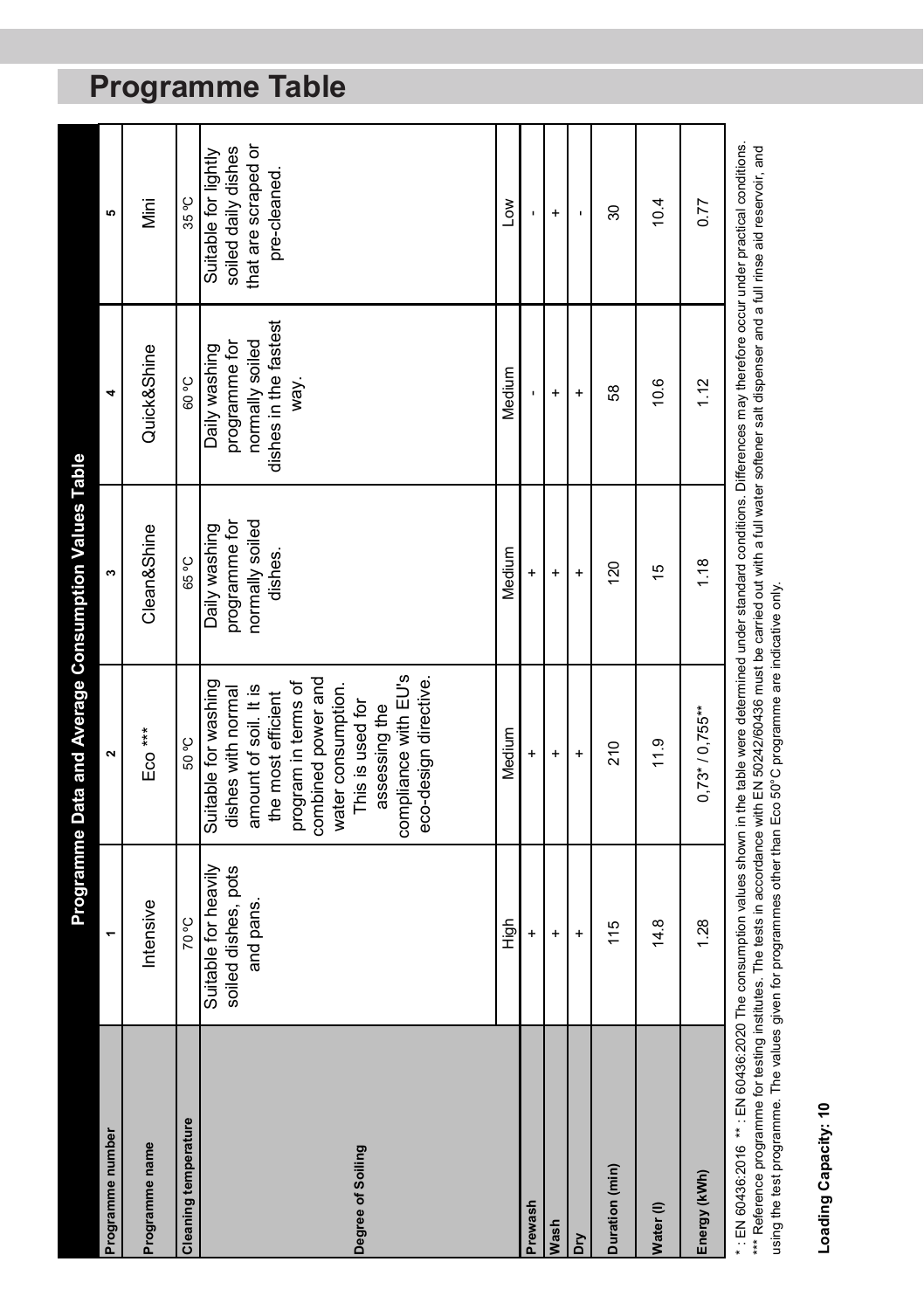### **Adjusting the water softening system Quick Guide**

Washing, rinsing and drying performance of your dishwasher will improve when the water softening system is adjusted correctly.

To adjust the system, first learn the water hardness in your region and adjust as indicated below.

- **•** Unpack the test strip.
- **•** Open the tap and let the water flow for approx. 1 minute.
- **•** Dip in the test strip into the water for 1 second.
- **•** Take out the strip from the water and shake it.
- **•** Wait for 1 minute.
- **•** Make the necessary adjustment according to the test strip. Level 5

#### **After detecting the water hardness:**

1. After turning on your machine, press and hold the Delayed Start and Start/Pause/ Cancel keys respectively.

- 2. Using the Delayed Start key, turn on LEDs 9 and 3.
- 3. Use the function keys to adjust the water hardness level.
- 4. Press On / Off key to save the setting.

#### **Water hardness level adjustment table**

| Hardness<br>Level                                                                                                                 | English Water<br>Hardness °dE | German Water<br>Hardness °dH | French <sup>*</sup> Water<br>Hardness °dF | Water Hardness Level Indicator                                                                                         |
|-----------------------------------------------------------------------------------------------------------------------------------|-------------------------------|------------------------------|-------------------------------------------|------------------------------------------------------------------------------------------------------------------------|
| Level 0<br>ananan                                                                                                                 | $0 - 5$                       | $0 - 4$                      | $0 - 8$                                   |                                                                                                                        |
| Level 1<br>and and an                                                                                                             | $6-9$                         | $5 - 7$                      | $9 - 13$                                  | On the 1 <sup>st</sup> level, the 1 <sup>st</sup> programme LED turns on.                                              |
| Level 2<br>and the state of                                                                                                       | $10 - 15$                     | $8 - 12$                     | $14-22$                                   | On the 2 <sup>nd</sup> level, the 2 <sup>nd</sup> programme LED turns on.                                              |
| Level 3<br>الكافيات                                                                                                               | $16-19$                       | $13 - 15$                    | $23-27$                                   | On the 3 <sup>rd</sup> level, the 3 <sup>rd</sup> programme LED turns on.                                              |
| Level 4<br>$\overline{\phantom{a}}$                                                                                               | $20 - 24$                     | $16-19$                      | 28-34                                     | On the 4 <sup>th</sup> level, the 4 <sup>th</sup> programme LED turns on.                                              |
| Level 5<br><u> Tanzania de la provincia de la provincia de la provincia de la provincia de la provincia de la provincia de la</u> | $25 - 62$                     | $20 - 50$                    | 35-90                                     | On the 5 <sup>th</sup> level, the 1 <sup>st</sup> , $2^{nd}$ , $3^{rd}$ and 4 <sup>th</sup> programme LEDs<br>turn on. |



Level 0 Level 1 Level 2

Level 3

Level 4